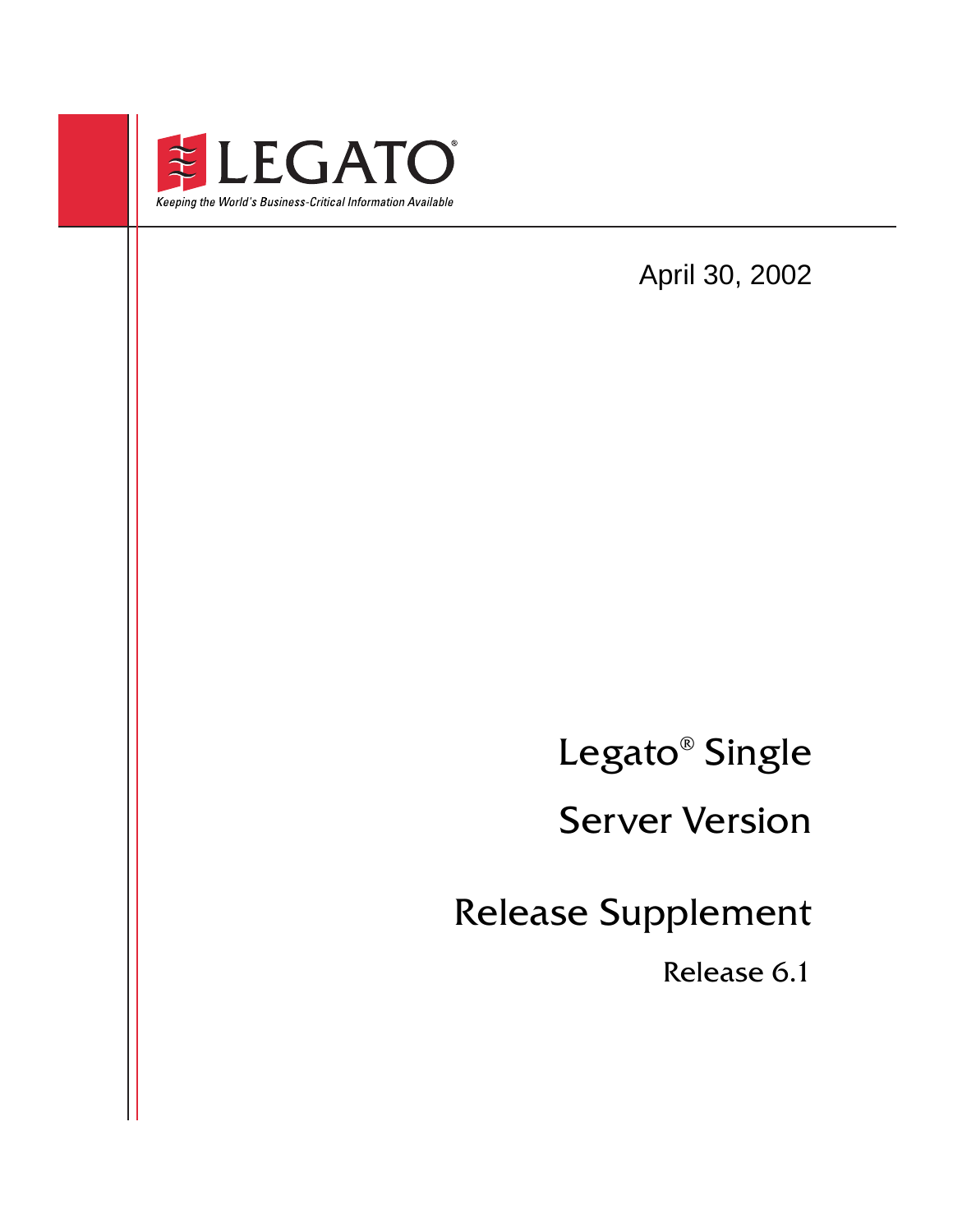© 2002, Legato Systems, Inc. All rights reserved. This product may be covered by one or more of the following patents: U.S. 5,359,713; 5,519,853; 5,649,152; 5,799,141; 5,812,748; 5,835,953; 5,978,565; 6,073,222; 6,085,298; 6,145,089; 6,308,283; 6,324,654; 6,338,126. Other U.S. and international patents pending.

Legato Single Server Version Release Supplement, Release 6.1

April 30, 2002

e4-1763-01

Legato and the Legato logo are registered trademarks, and Legato NetWorker, NetWorker, Celestra, GEMS, SmartMedia, ClientPak, Cluster, Co-StandbyServer, RepliStor, SnapShotServer, QuikStartz, SAN Academy, LM:, and AlphaStor are trademarks or registered trademarks of Legato Systems, Inc. This is a nonexhaustive list. The omission of a mark from this list should not be considered an<br>indication that Legato does not use the mark, and does not constitute a waiver of any int in the mark.

The following may be trademarks or registered trademarks of the companies identified next to them, and may be used in this document for identification purposes only.

Acrobat, Adobe / **Adobe Systems, Inc.** Apple, Macintosh / **Apple Computer, Inc.** AIX, DB2, DB2 Universal Database, DYNIX, DYNIXptx, IBM, Informix, Lotus, Lotus Notes, OS/2, PTX, ptx/ADMIN, Raid Plus, ServeRAID, Sequent, Symmetry, Tivoli, / **IBM Corporation** InstallShield / **InstallShield Software Corporation** UNIX / **X/Open Company Ltd**<sup>a</sup> Access Logix, Celerra, CLARiiON, EMC, EMC<sup>2</sup>, MirrorView, MOSAIC:2000, Navisphere, SnapView, SRDF, Symmetrix, TimeFinder / **EMC Corporation** Compaq, Compaq Tru64, TruCluster / **Compaq Computer Corporation** Date ONTAP, NetApp, NetCache, Network Appliance, SnapMirror, SnapRestore / **Network Appliance, Inc.** DLTtape / **Quantum Corporation** Fujitsu / **Fujitsu, Ltd.** Hewlett-Packard, HP, HP-UX / **Hewlett-Packard Company** IntraNetWare, NetWare, Novell / **Novell, Inc.** Microsoft, MS-DOS, SQL Server, Windows, Windows NT / **Microsoft Corporation** Intel / **Intel Corporation** Linux / **Linus Torvalds** Netscape, Netscape Navigator / **Netscape Communications Corporation** IRIX, OpenVault, SGI / **Silicon Graphics, Inc.** Oracle, Oracle8i, Oracle9i / **Oracle Corporation** Red Hat / **Red Hat, Inc.** R/3, SAP / **SAP AG** Caldera Systems, SCO, SCO OpenServer, UnixWare / **Caldera, Inc.** SPARC / **SPARC International, Inc.**<sup>b</sup> Solaris, Solstice Backup, Sun, SunOS, Sun StorEdge / **Sun Microsystems, Inc.** REELbackup, StorageTek / **Storage Technology Corporation** Sybase / **Sybase, Inc.** VERITAS / **VERITAS Software Corporation** Unicenter / **Computer Associates International, Inc.** Turbolinux / **Turbolinux, Inc.** SuSe / **SuSe, Inc.** Check Point, FireWall-1 / **Check Point Software Technologies, Ltd.**

**Notes:**

a. UNIX is a registered trademark in the United States and other countries, licensed exclusively through X/Open Company Ltd.

b. Products bearing SPARC trademarks are based on an architecture developed by Sun Microsystems, Inc.

All other brand or product names may be trademarks or registered trademarks of their respective owners.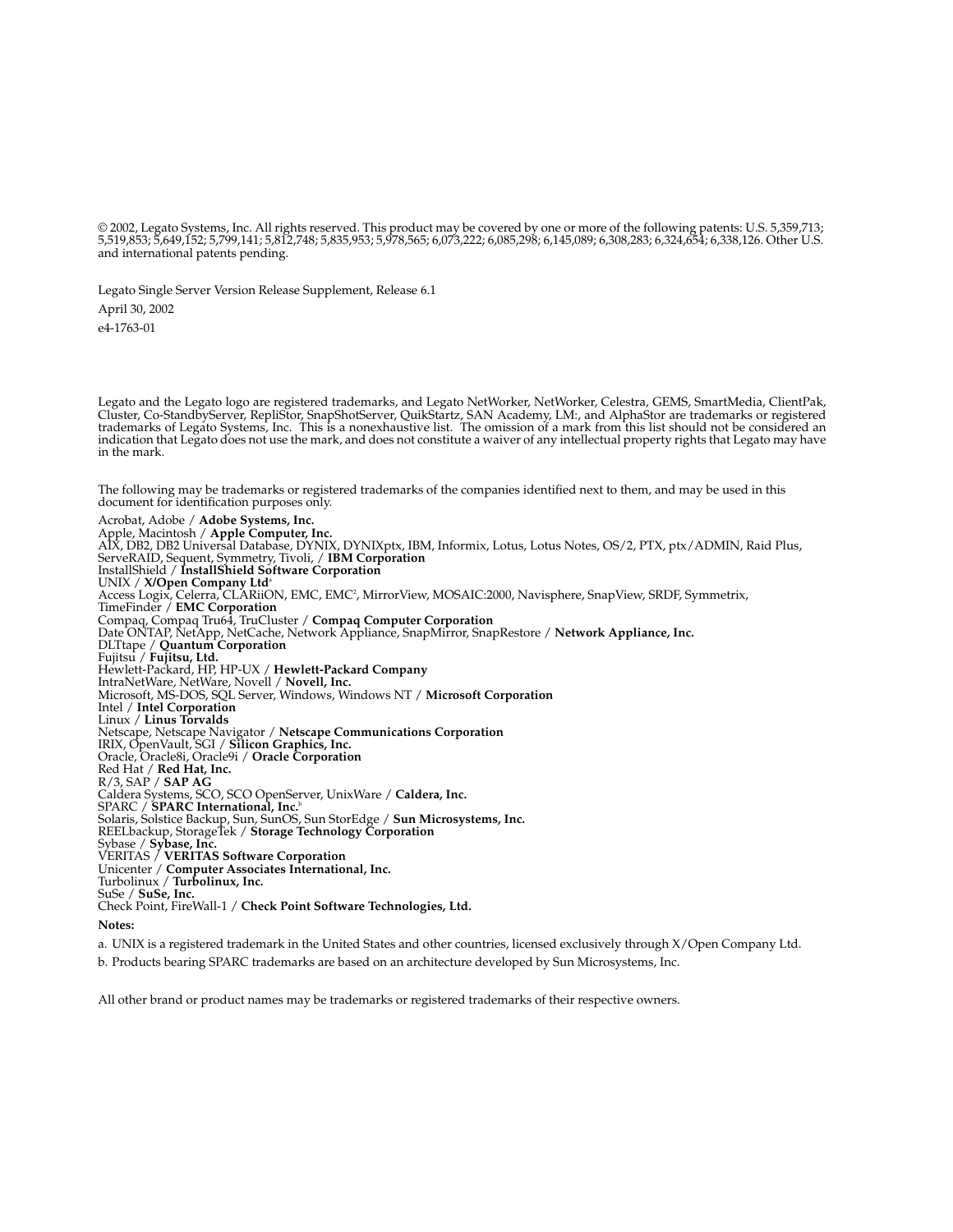THIS PRODUCT CONTAINS CERTAIN COMPUTER PROGRAMS AND OTHER PROPRIETARY MATERIAL, THE USE OF WHICH IS SUBJECT TO THIS END-USER LICENSE AGREEMENT (THE "AGREEMENT"). DO NOT PROCEED WITH THE INSTALLATION OF THIS PRODUCT UNTIL YOU<br>(LATER DEFINED AS LICENSEE) HAVE READ THIS AGREEMENT AND AGREE TO BE BOUND BY AND BECOME A PARTY TO THIS<br>AG AND YOUR COMPANY ACCEPT THIS AGREEMENT. IF YOU DO NOT AGREE TO THE TERMS OF THIS AGREEMENT, YOU MAY EXIT THE<br>INSTALLATION PROCESS AND RETURN THIS PRODUCT, ALL MEDIA AND DOCUMENTATION, AND PROOF OF PAYMENT, TO THE PLACE<br>YOU PREREQUISITE TO THE VALIDITY OR ENFORCEABILITY OF THIS AGREEMENT AND NO SOLICITATION OF ANY SUCH WRITTEN APPROVAL BY OR ON BEHALF OF LEGATO SHALL BE CONSTRUED AS AN INFERENCE TO THE CONTRARY. IF YOU HAVE ORDERED THIS PRODUCT, LEGATO'S ACCEPTANCE IS EXPRESSLY CONDITIONAL ON YOUR ASSENT TO THESE TERMS TO THE EXCLUSION OF ALL OTHER TERMS; IF THESE TERMS ARE CONSIDERED AN OFFER BY LEGATO, ACCEPTANCE IS EXPRESSLY LIMITED TO THESE TERMS.

#### 1. DEFINITIONS

1.1 Authorization Code: means the code provided to Licensee by Legato for permanent authorization to use the Software. The Authorization Code is provided to Licensee once the Enabler Code is registered with Legato.

1.2 Documentation: means any user reference materials on any media, provided by Legato for use with the Software.

1.3 Enabler Code: means the code provided by Legato for activation of the **Software** 

1.4 Licensee: means the person or entity acquiring this License or for whom this License was acquired.

1.5 Software means the object code copy of the software program provided to You in association with this Agreement, together with the associated original electronic media and all accompanying manuals and other documentation, and together with all enhancements, upgrades, and extensions thereto that may be provided by Legato to You from time to time.

#### 2. OWNERSHIP AND ADMINISTRATION OF SOFTWARE

2.1 Ownership and Title. As between the parties, Legato, and its licensors, own and shall retain all right, title, and interest in and to: (i) the Software including all intellectual property rights embodied therein; (ii) all of the service marks, trademarks, trade names, or any other designations associated with the Software; and (iii) all copyrights, patent rights, trade secret rights, and other proprietary rights relating to the Software. Licensee further acknowledges and agrees that it shall have no rights with respect to any of the foregoing rights other than the rights expressly set forth in this Agreement.

2.2 Software Activation. Legato employs Enabler Codes and Authorization Codes that enable the use of the Software. The Software is shipped in a "Media Kit" which consists of object code software on CD-ROM and an Enabler Code for initial activation of the Software or the Software and Enabler Code may be delivered electronically. Once Legato receives confirmation from Licensee that the Enabler Code is installed and is provided with the host ID information, Legato will provide the Authorization Code to Licensee. Legato administers the generation and distribution of Enabler and Authorization Codes, which administration may be modified by Legato from time to time.

2.3 Administration of Software. Legato may include on the media with the Software additional computer programs which are not currently licensed for use by Licensee and to which the Enabler Code or Authorization code will not permit access. Inclusion of such additional computer programs in no way implies a license from Legato and access or use of such programs is strictly prohibited unless Licensee procures the right to use any such program and the applicable Enabler Code is provided thereto.

#### 3. LICENSE GRANT

3.1 Grant. Legato grants to Licensee a non-exclusive, nontransferable, non-sublicensable, perpetual, unless terminated in accordance with the provisions of this Agreement, license (the "License") to (i) use the Software installed in accordance with the Documentation and only on the licensed computer solely for its own internal operations; and (ii) move the Software temporarily in case of computer system malfunction. The License granted under this Agreement does not constitute a sale of the Software or any portion or copy of it. Licensee may not use the Software on more than one computer system unless otherwise specifically authorized by an explicit Software product, or additional licenses for additional computers are purchased. Rights not expressly granted are reserved by Legato. Where the Software is provided to Licensee at no charge for evaluation purposes only, the License granted is limited to a continuous thirty (30) day period, commencing with the acceptance of this Agreement (the "Evaluation Period"). At the conclusion of the Evaluation Period, Licensee agrees to destroy the Software and certify its destruction to Legato, in writing, within ten (10) days, or shall return the Software to Legato or purchase a perpetual license.

3.2 Copies. Licensee may make copies of the Software provided that any such copy is : (i) created as an essential step in utilization of the Software on the licensed computer and is used in no other manner; or (ii) used for archival purposes to back-up the licensed computers. All trademark and copyright notices must be reproduced and included on such copies. Licensee may not make any other copies of the Software.

3.3 Restrictions on use. Licensee shall not, and shall not aid, abet, or permit any third party to: (i) decompile, disassemble, or otherwise reverse engineer or attempt to reconstruct or discover any source code or underlying ideas or algorithms of the Software by any means whatsoever; (ii) remove any identification, copyright, or other notices from the Software; (iii) provide, lease, lend, use for timesharing or service bureau purposes, or otherwise use or allow others to use the Software or any portion thereof to or for the benefit of third parties; (iv) create a derivative work of any part of the Software; or (v) develop methods to enable<br>unauthorized parties to use the Software. If EC law is applicable, the<br>restrictions in Section 3.3 (i) are limited so that they prohibit such activity only to the maximum extent such activity may be prohibited without violating the EC Directive on the legal protection of computer programs. Notwithstanding the foregoing, prior to decompiling, disassembling, or otherwise reverse engineering any of the Software, Licensee shall request Legato in writing, to provide Licensee with such information or assistance and Licensee shall refrain from decompiling, disassembling, or otherwise reverse engineering any of the Software unless Legato cannot or has not complied with such request in a commercially reasonable amount of time.

3.4 Purchase Orders. Nothing contained in any purchase order, acknowledgment, or invoice shall in any way modify the terms or add any additional terms or conditions to this Agreement.

3.5 Updates. This section applies if the Software acquired is an update to<br>the original Software (the "Update"). An Update does not constitute a<br>legally licensed copy of the Software unless purchased as an Update to a<br>prev accordance with the provisions of this Agreement. The Update, together with the original Software, constitute one (1) legally licensed copy of the Software.

3.6 Evaluation License. This Section applies if the Software is being used for an initial thirty (30) day evaluation period. The license is valid only for a period of thirty (30) days from the delivery of the Software, and is designed to allow Licensee the right to evaluate the Software during such period. In the event that Licensee desires to enter into a longer-term license agreement with Legato, Licensee shall obtain an appropriate Enabler and Authorization Code in accordance with Section 2.2 above, upon payment of applicable fees, which authorizes use of the Software after such evaluation period, but only subject to all of the terms and conditions of this Agreement. In the event Licensee determines not to enter into a licensing transaction with Legato at the end of such thirty (30) day evaluation period, then Licensee's rights under this Agreement shall terminate automatically and Licensee shall promptly return to Legato or destroy all copies of the Software and so certify to Legato.

#### 4. MAINTENANCE AND SUPPORT

4.1 Legato has no obligation to provide support, maintenance, upgrades, modifications, or new releases under this Agreement. Legato may provide such services under separate agreement.

#### 5. LIMITED WARRANTY

5.1 Media and Documentation. Legato warrants that if the media or documentation are damaged or physically defective at the time of delivery of the first copy of the Software to Licensee and if defective or damaged product is returned to Legato (postage prepaid) within thirty (30) days thereafter, then Legato will provide Licensee with replacements at no cost.

5.2 Software. Subject to the conditions and limitations of liability stated herein, Legato warrants for a period of thirty (30) days from the delivery of the first copy of the Software to Licensee that the Software, as delivered, will materially conform to Legato's then current published Documentation for the Software. This warranty covers only problems reported to Legato during the warranty period.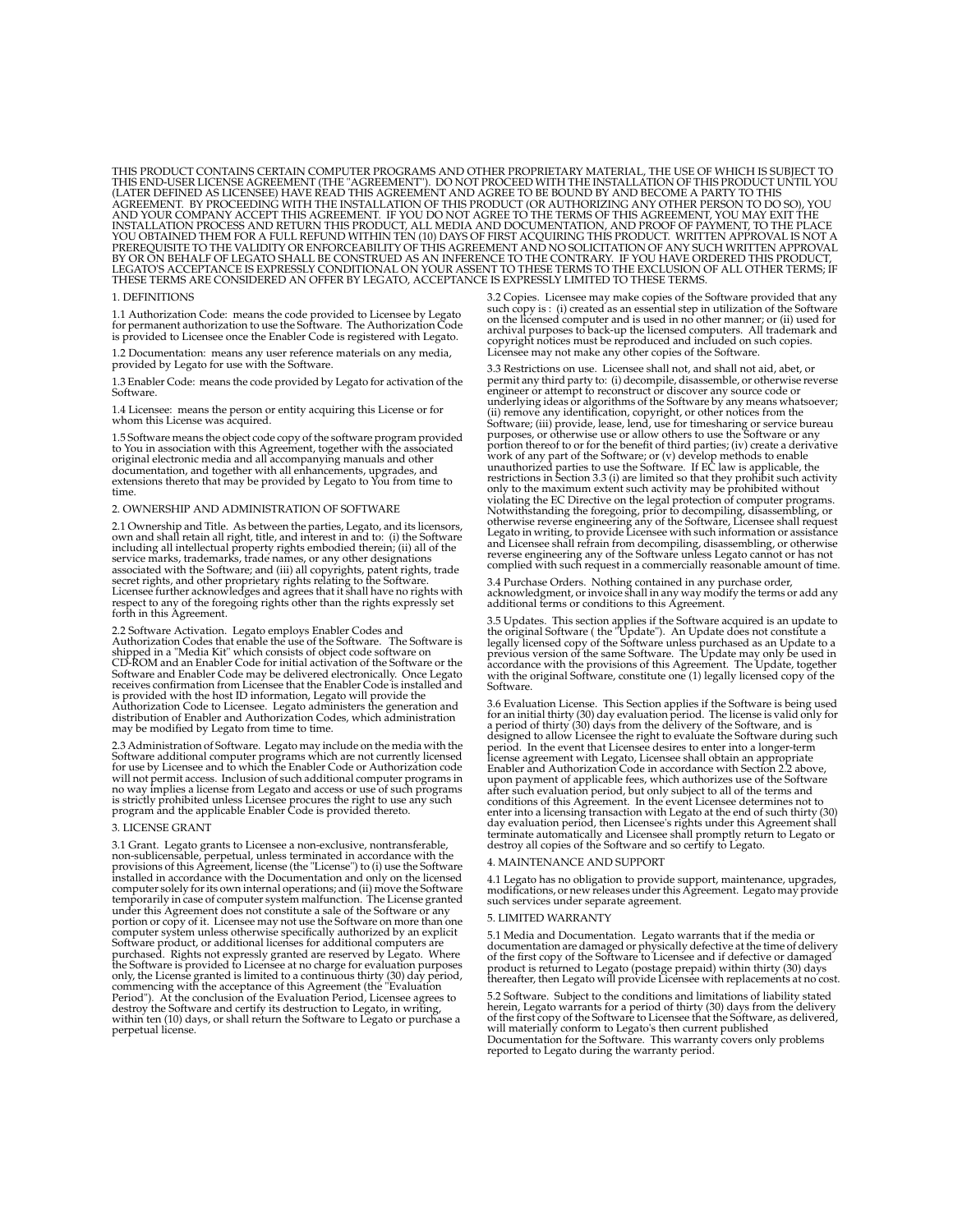5.3 Remedies. The remedies available to Licensee hereunder for any such Software which does not perform as set out herein shall be either repair or replacement, or, if such remedy is not practicable in Legato's opinion, refund of the license fees paid by Licensee upon a return of all copies of the Software to Legato. In the event of a refund this Agreement shall terminate immediately without notice.

#### 6. TERM AND TERMINATION

6.1 Term. The term of this Agreement is perpetual unless terminated in accordance with its provisions.

6.2 Termination. Legato may terminate this Agreement, without notice, upon Licensee's breach of any of the provisions hereof.

6.3 Effect of Termination. Upon termination of this Agreement, Licensee agrees to cease all use of the Software and to return to Legato or destroy the Software and all Documentation and related materials in Licensee's possession, and so certify to Legato. Except for the License granted herein and as expressly provided herein, the terms of this Agreement shall survive termination.

#### 7. DISCLAIMER AND LIMITATIONS

7.1 Warranty Disclaimer. EXCEPT FOR THE LIMITED WARRANTY PROVIDED IN SECTION 5 ABOVE, LEGATO MAKES NO WARRANTIES WITH RESPECT TO ANY SOFTWARE AND DISCLAIMS ALL STATUTORY OR IMPLIED WARRANTIES, INCLUDING WITHOUT LIMITATION WARRANTIES OF MERCHANTABILITY, FITNESS FOR A PARTICULAR PURPOSE, OR ARISING FROM A COURSE OF DEALING OR USAGE OF TRADE AND ANY WARRANTIES OF NONINFRINGEMENT. ALL SOFTWARE IS PROVIDED "AS IS" AND LEGATO DOES NOT WARRANT THAT THE SOFTWARE WILL MEET ANY REQUIREMENTS OR THAT THE OPERATION OF SOFTWARE WILL BE UNINTERRUPTED OR ERROR FREE. ANY LIABILITY OF LEGATO WITH RESPECT TO THE SOFTWARE OR THE PERFORMANCE THEREOF UNDER ANY WARRANTY, NEGLIGENCE, STRICT LIABILITY OR OTHER THEORY WILL BE LIMITED EXCLUSIVELY TO THE REMEDIES SPECIFIED IN SECTION 5.3 ABOVE. Some jurisdictions do not allow the exclusion of implied warranties or limitations on how long an implied warranty may last, so the above limitations may not be applicable. This warranty provides specific legal rights. Other rights vary from state to state. Licensee acknowledges and agrees that Legato is not responsible for and will have no liability for hardware, software, or other items or services provided by persons other than Legato.

#### 8. LIMITATION OF LIABILITY

8.1 Limitation of Liability. NOTWITHSTANDING ANYTHING ELSE IN THIS AGREEMENT OR OTHERWISE, AND EXCEPT FOR BODILY INJURY, LEGATO WILL IN NO EVENT BE LIABLE OR RESPONSIBLE FOR OR OBLIGATED WITH RESPECT TO THE SUBJECT MATTER OF<br>THIS AGREEMENT UNDER ANY CONTRACT, NEGLIGENCE, STRICT<br>LIABILITY, OR OTHER LEGAL CONTRACTUAL OR EQUITABLE THEORY FOR: (I) ANY INDIRECT, SPECIAL, INCIDENTAL OR CONSEQUENTIAL DAMAGES, HOWEVER CAUSED AND WHETHER OR NOT ADVISED IN ADVANCE OF THE POSSIBILITY OF SUCH DAMAGES; OR (II) DAMAGES FOR LOST PROFITS OR LOST DATA; OR (III) COST OF PROCUREMENT OF SUBSTITUTE GOODS, TECHNOLOGY, SERVICES, OR RIGHTS; OR (IV) FOR ANY MATTER BEYOND ITS REASONABLE CONTROL. NOTWITHSTANDING ANYTHING IN THIS AGREEMENT TO THE CONTRARY OR THE FAILURE OF ESSENTIAL PURPOSE OF ANY LIMITATION OF LIABILITY OR LIMITED REMEDY, LEGATO'S ENTIRE AGGREGATE<br>LIABILITY ARISING FROM OR RELATING TO THIS AGREEMENT OR<br>THE SUBJECT MATTER HEREOF, UNDER ANY LEGAL THEORY (WHETHER IN CONTRACT, TORT, INDEMNITY OR OTHERWISE) SHALL BE LIMITED TO THE AMOUNTS RECEIVED BY LEGATO FOR THE SOFTWARE DURING THE SIX (6) MONTH PERIOD PRIOR TO THE DATE THE CLAIM AROSE FOR THE PARTICULAR LEGATO SOFTWARE THAT CAUSED THE LIABILITY.

#### 9. MISCELLANEOUS

9.1 Governing Law. This Agreement shall be governed by the laws of the State of California, as applied to agreements entered into and to be performed entirely within California between California residents, without regard to the principles of conflict of laws or the United Nations Convention on Contracts for the International Sale of Goods.

9.2 Government Restricted Rights. This provision applies to Software acquired directly or indirectly by or on behalf of any government. The Software is a commercial software product, licensed on the open market at market prices, and was developed entirely at private expense and without the use of any government funds. Any use, modification, reproduction, release, performance, display, or disclosure of the Software by any government shall be governed solely by the terms of this Agreement and shall be prohibited except to the extent expressly permitted by the terms of this Agreement, and no license to the Software is granted to any government requiring different terms.

9.3 U.S. Government Users. As defined in FAR section 2.101, DFAR section 252.227-7014(a)(1), DFAR section 252.227-7014(a)(5), or otherwise, all software and accompanying documentation provided in connection with this Agreement are "commercial items," "commercial computer software" and/or "commercial computer software documentation." Consistent with DFAR section 227.7202 and FAR section 12.212, any use, modification, reproduction, release, performance, display, disclosure, or distribution thereof by or for the U.S. Government shall be governed solely by the terms of this Agreement and shall be prohibited except to the extent expressly permitted by the terms of this Agreement. Licensee will ensure that each copy used or possessed by or for the government is labeled to reflect the foregoing.

9.4 Export and Import Controls. Regardless of any disclosure made by Licensee to Legato of an ultimate destination of the Products, Licensee will not directly or indirectly export or transfer any portion of the Software, or any system containing a portion of the Software, to anyone outside the United States (including further export if Licensee took delivery outside the U.S.) without first complying with any export or import controls that may be imposed on the Software by the U.S. Government or any country or organization of nations within whose jurisdiction Licensee operates or does business. Licensee shall at all times strictly comply with all such laws, regulations, and orders, and agrees to commit no act which, directly or indirectly, would violate any such law, regulation or order.

9.5 Assignment. This Agreement may not be assigned or transferred by Licensee without the prior written consent of Legato which shall not be unreasonably withheld. Legato may assign or otherwise transfer any or all of its rights and obligations under this Agreement upon notice to Licensee.

9.6 Sole Remedy and Allocation of Risk. Licensee's sole and exclusive remedy is set forth in this Agreement. This Agreement defines a mutually agreed-upon allocation of risk, and the License price reflects such allocation of risk.

9.7 Equitable Relief. The parties agree that a breach of this Agreement adversely affecting Legato's intellectual property rights in the Software may cause irreparable injury to Legato for which monetary damages may not be an adequate remedy and Legato shall be entitled to equitable relief in addition to any remedies it may have hereunder or at law.

9.8 No Waiver. Failure by either party to enforce any provision of this Agreement will not be deemed a waiver of future enforcement of that or any other provision, nor will any single or partial exercise of any right or power hereunder preclude further exercise of any other right hereunder.

9.9 Severability. If for any reason a court of competent jurisdiction finds any provision of this Agreement, or portion thereof, to be unenforceable, that provision of the Agreement will be enforced to the maximum extent permissible so as to effect the intent of the parties, and the remainder of this Agreement will continue in full force and effect.

#### 10. ENTIRE AGREEMENT

10.1 This Agreement sets forth the entire understanding and agreement between the parties and may be amended only in a writing signed by authorized representatives of both parties. No vendor, distributor, dealer, retailer, sales person, or other person is authorized by Legato to modify this Agreement or to make any warranty, representation, or promise which is different than, or in addition to, the warranties, representations, or promises made in this Agreement.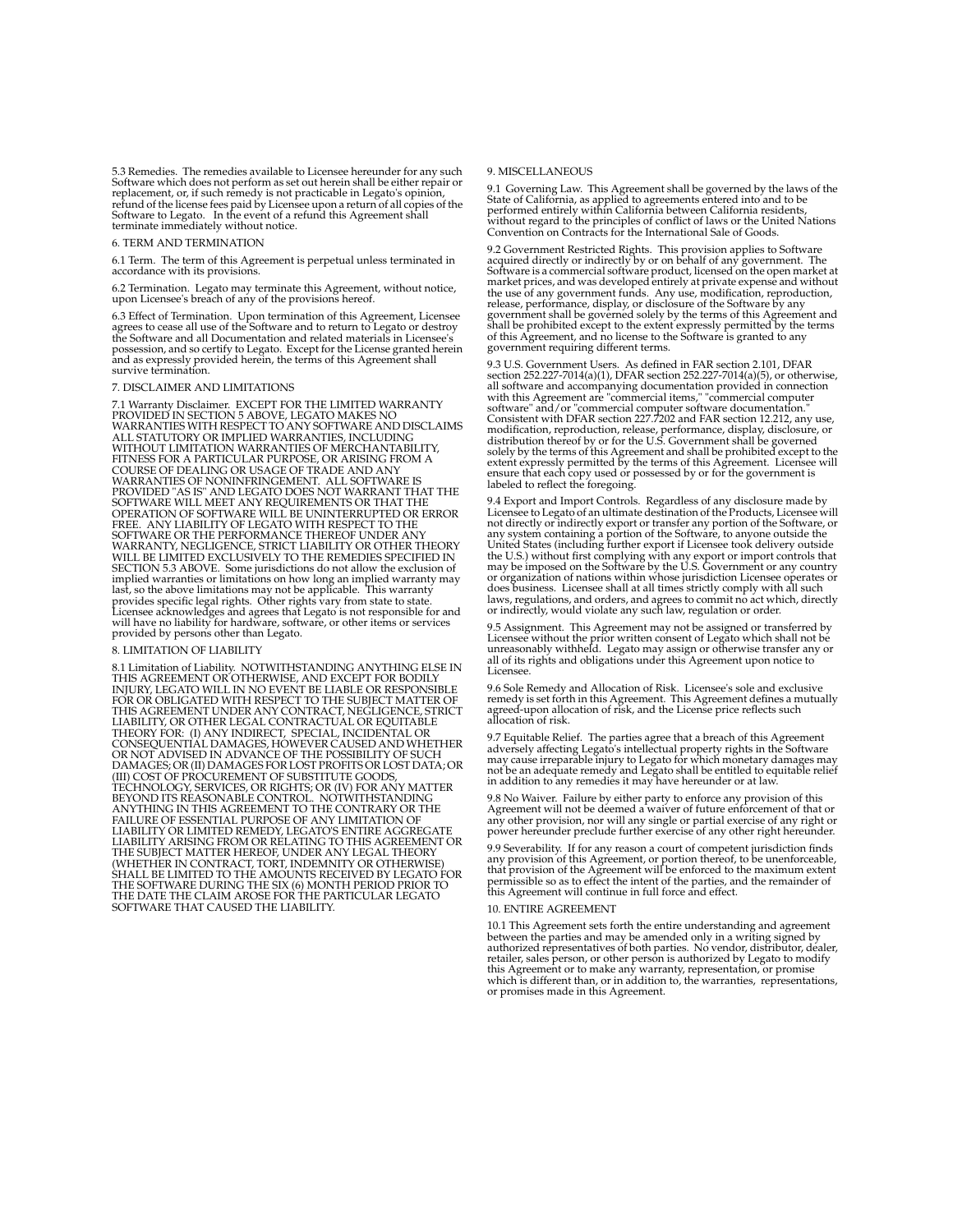# **Contents**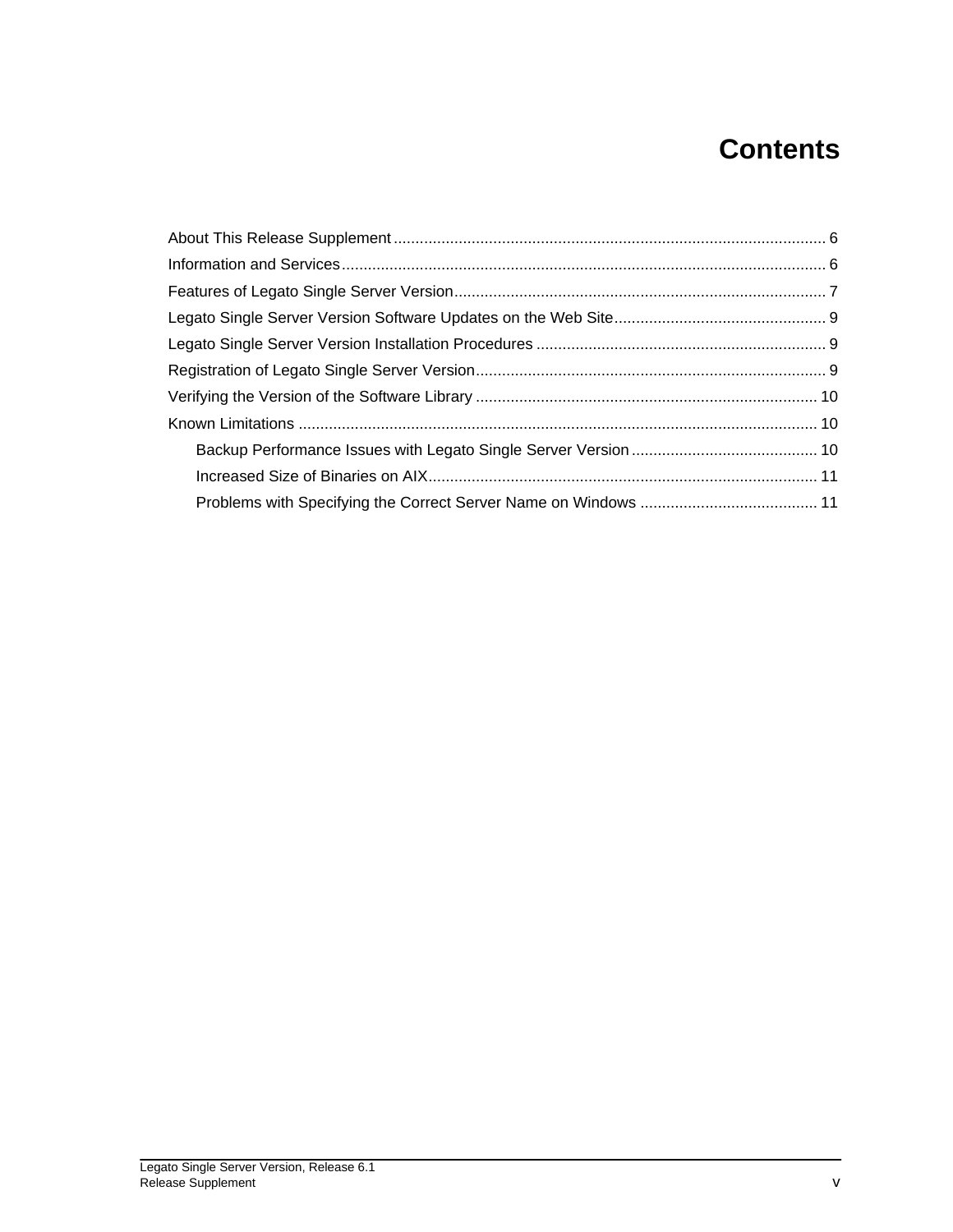## **Preface**

Please read the following important information before installing the Legato<sup>®</sup> Single Server Version release 6.1 software. The following sections describe this supplement and Legato documentation in general.

### <span id="page-5-0"></span>**About This Release Supplement**

This *Legato Single Server Version Release Supplement, Release 6.1* contains brief descriptions of new features, known limitations, and configuration tips and workarounds for this release of Legato Single Server Version.

If late-breaking information becomes available following the initial release of the software, it will be included in the electronic version of this document available on the Legato web site at *http://www.legato.com/LSSV*. Refer to the web site periodically to view the latest version of this document.

### <span id="page-5-1"></span>**Information and Services**

Legato offers a variety of methods, including electronic, telephone, and fax support to obtain company, product, and technical information.

The Legato web site provides most of the information that customers might need. Technical bulletins and binary patches are also accessible on the Legato FTP site. For specific sales or training needs, e-mail or call Legato.

| <b>Legato Service or Resource</b>                                           | <b>Technical</b><br><b>Bulletins</b> | <b>Binary</b><br><b>Patches</b> | Company &<br><b>Product</b><br><b>Information</b> | <b>Training</b><br><b>Programs</b> |
|-----------------------------------------------------------------------------|--------------------------------------|---------------------------------|---------------------------------------------------|------------------------------------|
| www.legato.com                                                              | Yes                                  | Yes                             | Yes                                               | Yes                                |
| $ftp.length.com$ (log in as anonymous)   Yes                                |                                      | Yes                             |                                                   |                                    |
| Legato Sales<br>$(650)$ 210-7000 (option 1)<br>sales@legato.com             |                                      |                                 | Yes                                               |                                    |
| <b>Legato Education Services</b><br>$(650)$ 842-9357<br>training@legato.com |                                      |                                 |                                                   | Yes                                |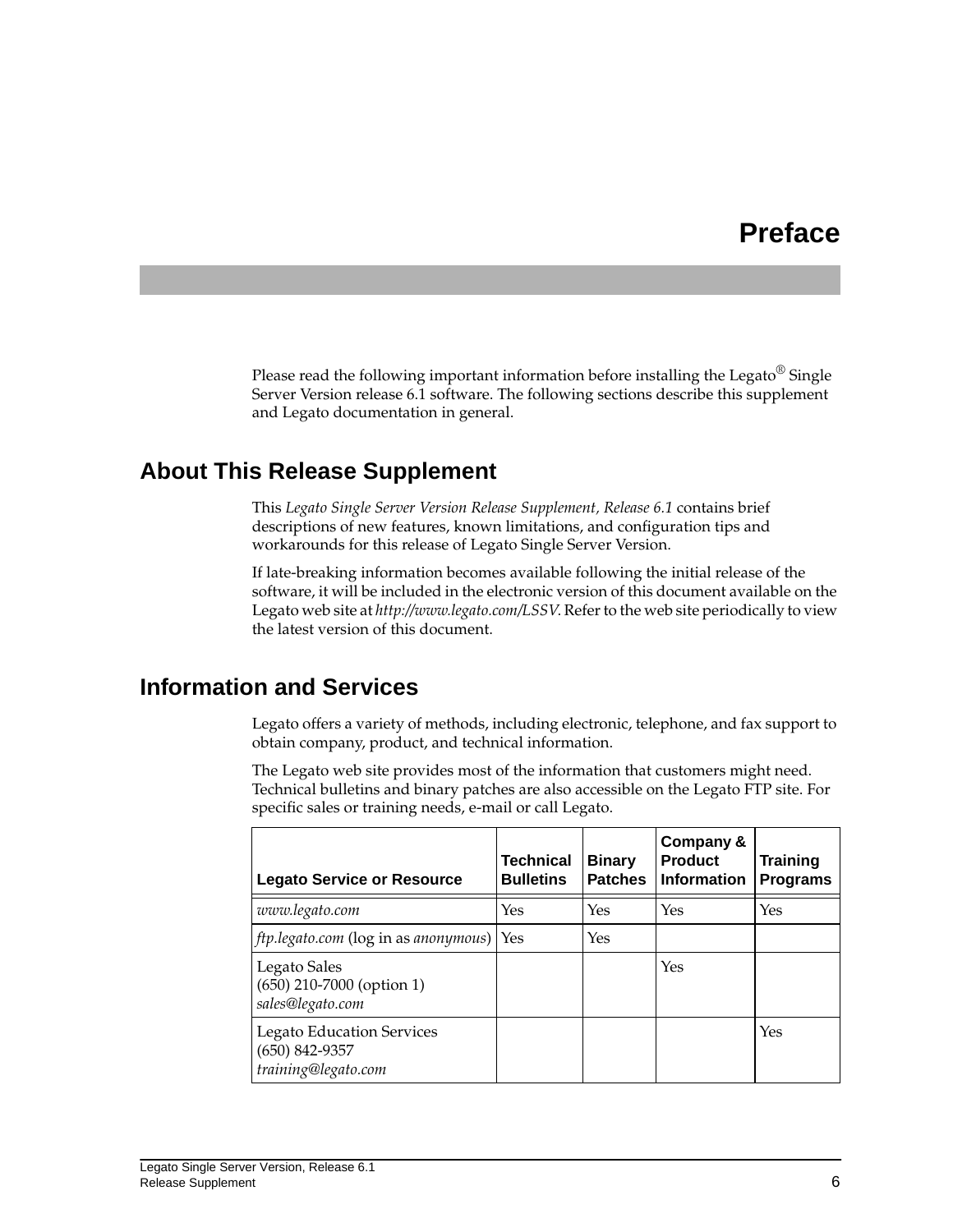## **Release Supplement**

Before installing Legato Single Server Version release 6.1, and then periodically after installing, refer to the Legato web site at *www.legato.com/LSSV* for the latest version of this document.

Please review the following sections:

- ["Features of Legato Single Server Version" on page 7](#page-6-0)
- ["Legato Single Server Version Software Updates on the Web Site" on page 9](#page-8-0)
- ["Legato Single Server Version Installation Procedures" on page 9](#page-8-1)
- ["Registration of Legato Single Server Version" on page 9](#page-8-2)
- ["Verifying the Version of the Software Library" on page 10](#page-9-0)
- ["Known Limitations" on page 10](#page-9-1)

### <span id="page-6-0"></span>**Features of Legato Single Server Version**

Legato Single Server Version is a restricted functionality version of the latest Legato NetWorker® and Legato NetWorker Module for Oracle software. Legato Single Server Version does *not* support several features of these other Legato products, such as archiving, cloning, scheduled backups, using autochangers (jukeboxes) or silos, and volume pools other than the Default pool.

**Note:** For information on how to upgrade from Legato Single Server Version to the full feature Legato products, contact a Legato representative.

The following list outlines the main features of Legato Single Server Version release 6.1:

- Legato Single Server Version can be configured and administered through the Legato Single Server Version Administrator program.
- Legato Single Server Version configures and manages the storage devices and volumes used for Oracle backups.
- Legato Single Server Version supports the backup and restore of Oracle tablespaces, datafiles, control files, and archived redo logs.
- Legato Single Server Version supports the backup and restore of *only Oracle data on the Oracle Server*—*not* other filesystem data on that computer or data on another computer on the network.
- Legato Single Server Version monitors the progress of Oracle backup and restore operations.
- Release 6.1 includes improved index entry lookup and removal methods, compared to the methods in Legato Storage Manager.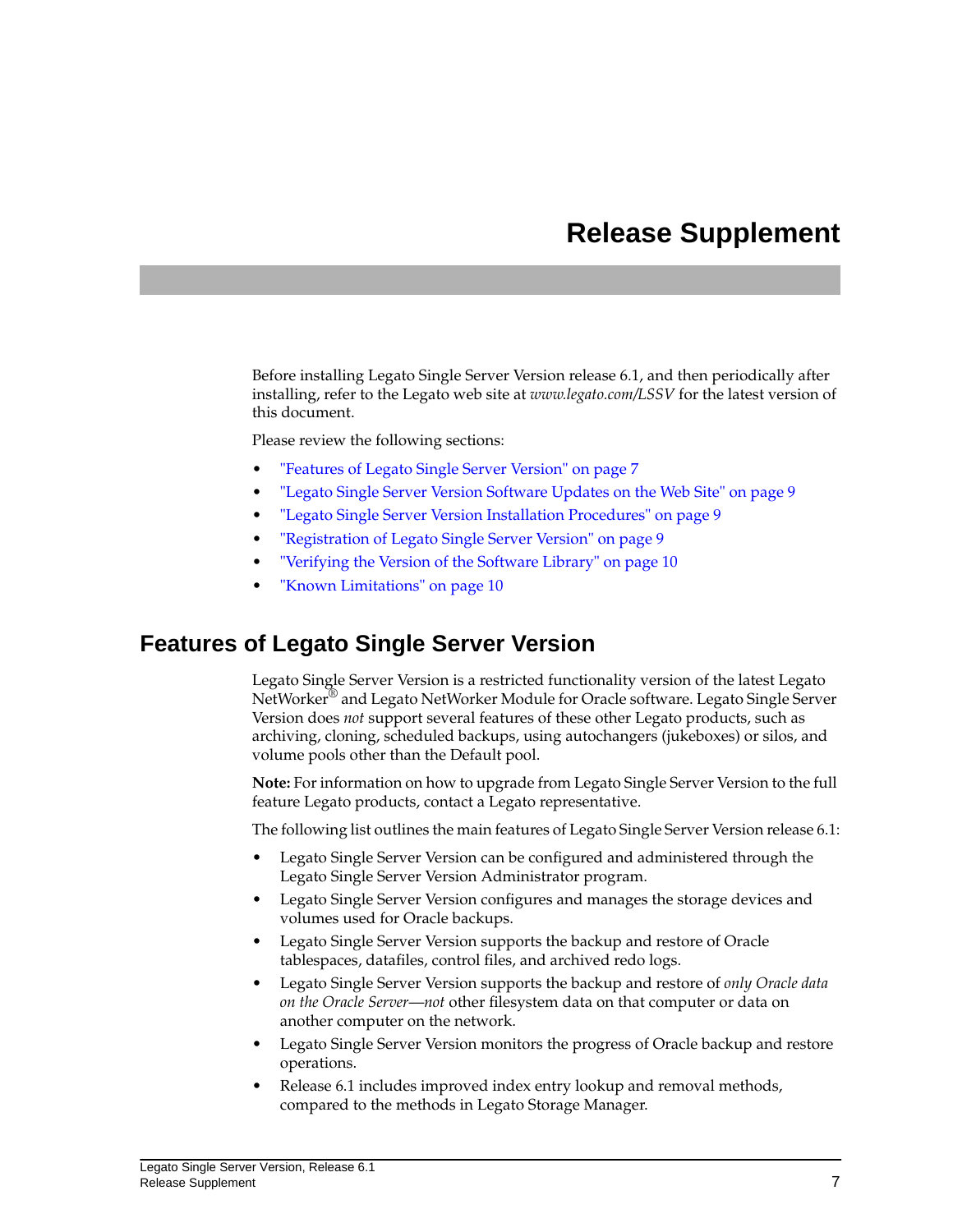- Release 6.1 includes improved support for save set names, browse policies, and retention policies in Oracle backups.
- Release 6.1 includes support for Legato Single Server Version environment variable settings in the RMAN **send** command.
- Legato Single Server Version supports up to four concurrent storage devices (tape only).
- Legato Single Server Version supports up to four Oracle data streams being backed up simultaneously to the available storage devices.
- Legato Single Server Version supports specific Oracle9i Server releases on different operating systems, as shown in [Table 1 on page 8](#page-7-0).

<span id="page-7-0"></span>

| <b>Operating System</b>                | <b>Oracle Release</b>  |
|----------------------------------------|------------------------|
| AIX $4.3.x$                            | 9.2 64-bit             |
| HP-UX 11.0, 11.11                      | 9.2 64-bit             |
| Linux (RedHat, SuSE) 7.1               | 9.2 32-bit             |
| Solaris (SPARC) 2.6                    | 9.2 32-bit             |
| Solaris (SPARC) 7                      | 9.2 32-bit, 9.2 64-bit |
| Solaris (SPARC) 8                      | 9.2 64-bit             |
| Tru64 UNIX 5.0a, 5.1                   | 9.2 64-bit             |
| Windows 2000<br>Windows NT (Intel) 4.0 | $9.232$ -bit           |

**Table 1. Supported Oracle9i Server Releases**

**Note:** Legato Single Server Version release 6.1 does *not* support Oracle7, Oracle8, Oracle8i, or Oracle 9.0.1 Server software. Oracle7, Oracle8, Oracle8i, and Oracle 9.0.1 support is provided by Legato Storage Manager.

- Installation procedures are customized for different operating systems. See ["Legato Single Server Version Installation Procedures" on page 9.](#page-8-1)
- Legato Single Server Version supports registration, as described in ["Registration](#page-8-2) [of Legato Single Server Version" on page 9.](#page-8-2)
- Legato Single Server Version supports the Oracle System Backup to Tape (SBT) 2.0 application programming interface (API) supported by Oracle9i.
- Release 6.1 supports Internet File System release 1.2 on Oracle9i, on all the operating systems Oracle supports.
- Release 6.1 supports Oracle Shared Server on Oracle9i, in all the environments Oracle supports, assuming that RMAN is configured according to Oracle specifications, including the specification that all RMAN operations use dedicated processes.
- Release 6.1 does *not* support SAP R/3 for Oracle backups or restores.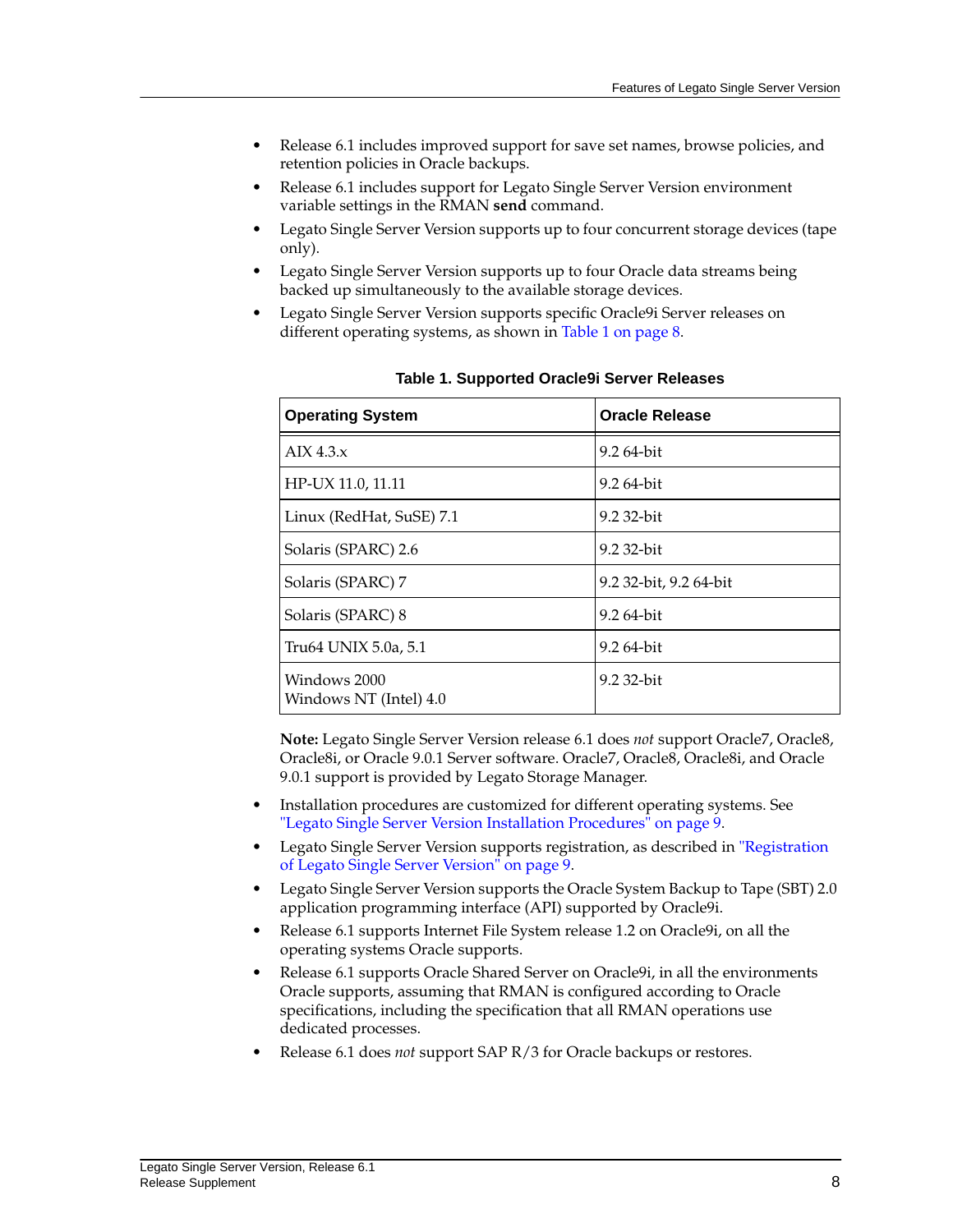- Legato Storage Manager *cannot* be used to restore Oracle backups created by Legato Single Server Version.
- Legato Single Server Version *cannot* be used to restore Oracle backups created by Legato Storage Manager.

**Note:** When Legato Storage Manager is upgraded to Legato Single Server Version, the Legato Storage Manager backups *cannot* be kept.

- Coexistence of Legato Storage Manager and Legato Single Server Version is *not* supported.
- Coexistence of Legato NetWorker and Legato Single Server Version is *not* supported.

### <span id="page-8-0"></span>**Legato Single Server Version Software Updates on the Web Site**

The Legato web site at *http://www.legato.com/LSSV* includes specific software updates. Currently, the web site includes a version of the Legato Single Server Version software for AIX *without* debugging information.

### <span id="page-8-1"></span>**Legato Single Server Version Installation Procedures**

The *Legato Single Server Version Installation Guide, Release 6.1* includes instructions for installing the Legato Single Server Version software with Oracle9i Server. For up-to-date installation instructions, refer to this guide on the Legato web site at *http://www.legato.com/LSSV*.

## <span id="page-8-2"></span>**Registration of Legato Single Server Version**

After initial installation, Legato Single Server Version is not registered, by default. While the software is not registered:

- On Windows, a splash screen appears whenever a Legato Single Server Version connection is established or closed.
- On both UNIX and Windows, a registration message appears every two hours.

To register Legato Single Server Version, go to the Legato web site at *www.legato.com/LSSV* and click on the Register LSSV link to obtain the registration form. Take a few minutes to fill out the form.

Registration of Legato Single Server Version provides:

- A registration code that disables the splash screen and registration messages, for easier use of the product.
- A chance to use the evaluation version of the Legato NetWorker software.
- Notices of Legato Single Server Version software updates.
- Notices of special offers.

For more information on the Legato Single Server Version registration process, refer to Chapter 1 in the *Legato Single Server Version Administrator's Guide, Release 6.1*.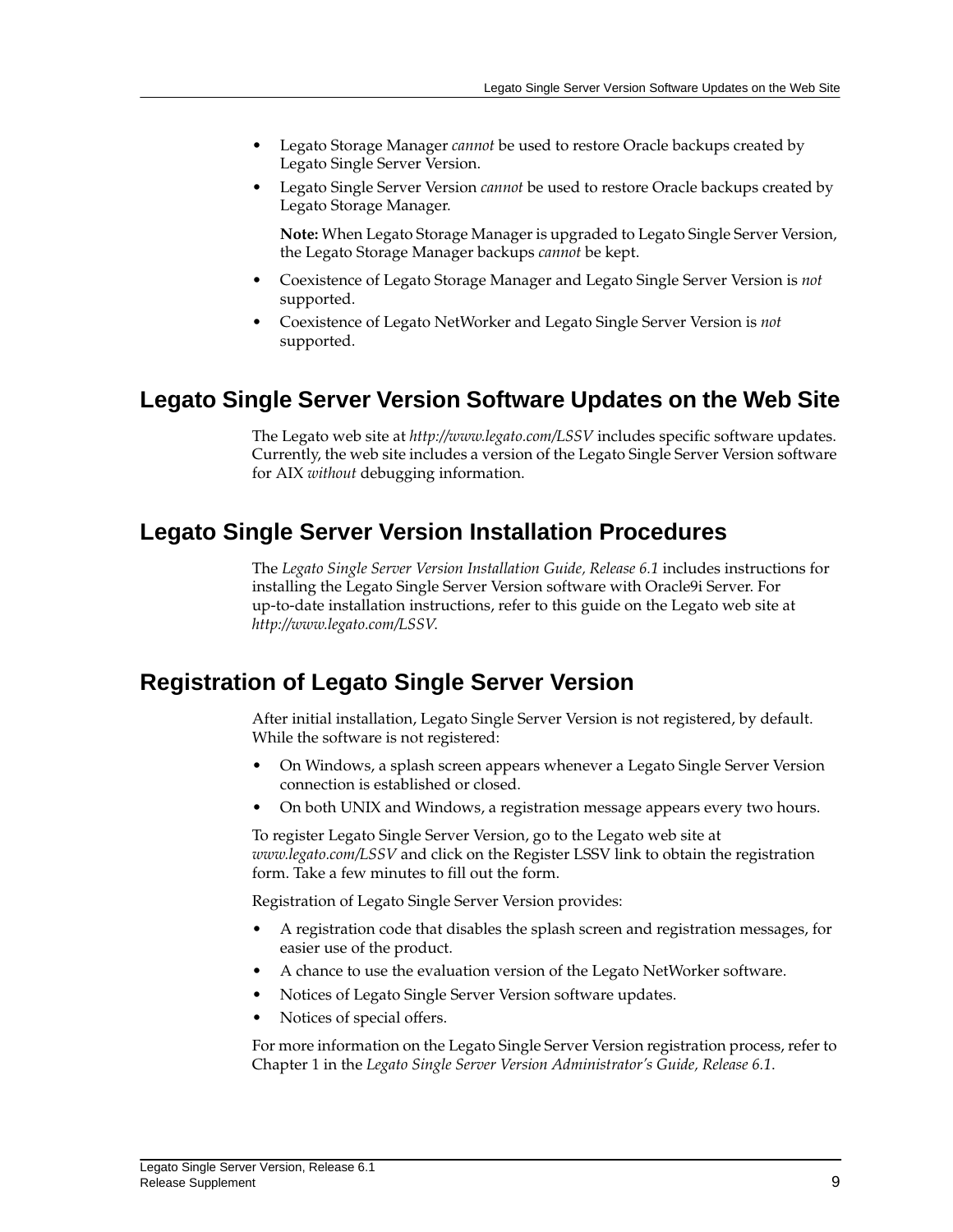**Note:** Contrary to information in the Legato Single Server Version splash screen on Windows, it is *not* possible to register the software by sending e-mail to *licensing@legato.com*.

### <span id="page-9-0"></span>**Verifying the Version of the Software Library**

To verify the version of the Legato Single Server Version SBT library installed, check the version of the appropriate file:

- On UNIX, use one of these commands, where the *liblsm.\** filename ending depends on the particular UNIX system:
	- # **what** *\$ORACLE\_HOME/lib/liblsm.\**
	- # **strings** *\$ORACLE\_HOME/lib/liblsm.\** **| grep "@(#)"**
- On Windows:
	- a. Find the *orasbt.dll* file.
	- b. Right-click the file icon and select Properties.
	- c. In the Properties window, select the Version tab and view the file version information.

To confirm that the correct library file is installed, compare the library file with the *liblsm.\** (UNIX) or *orasbt.dll* (Windows) file in the Legato Single Server Version distribution. The two files should be identical. On UNIX, Oracle must not be linked to another *liblsm.\**, *libobk.\** (BusinesSuite Module for Oracle version of *liblsm.\**), or *libnwora.\** (NetWorker Module for Oracle version of *liblsm.\**) file.

### <span id="page-9-1"></span>**Known Limitations**

The following sections describe known issues and workarounds in Legato Single Server Version release 6.1.

### <span id="page-9-2"></span>**Backup Performance Issues with Legato Single Server Version**

With Legato Single Server Version, Oracle backup performance might decrease as the Legato Single Server Version client index increases in size. For example, if Oracle backups regularly generate a large number of entries in the client index, backup performance might degrade over time as the index grows and the backups take longer to complete. This problem does *not* occur with Legato Storage Manager.

If there are *no* existing backups, use the following method to prevent backup performance degradation. If there are existing Legato Single Server Version backups and backup slowdown is experienced, use the following method to stop backup performance degradation and gradually improve performance as existing backups expire in the Legato Single Server Version client index.

To prevent or correct backup performance problems, use forward slashes in the **format** option in either the RMAN **backup** command or **configure** command to generate backup piece names that resemble UNIX directory names. For example:

```
format 'ORCL:/FULL_%d_%u/'
```

```
format '/FULL_%d_%u/'
```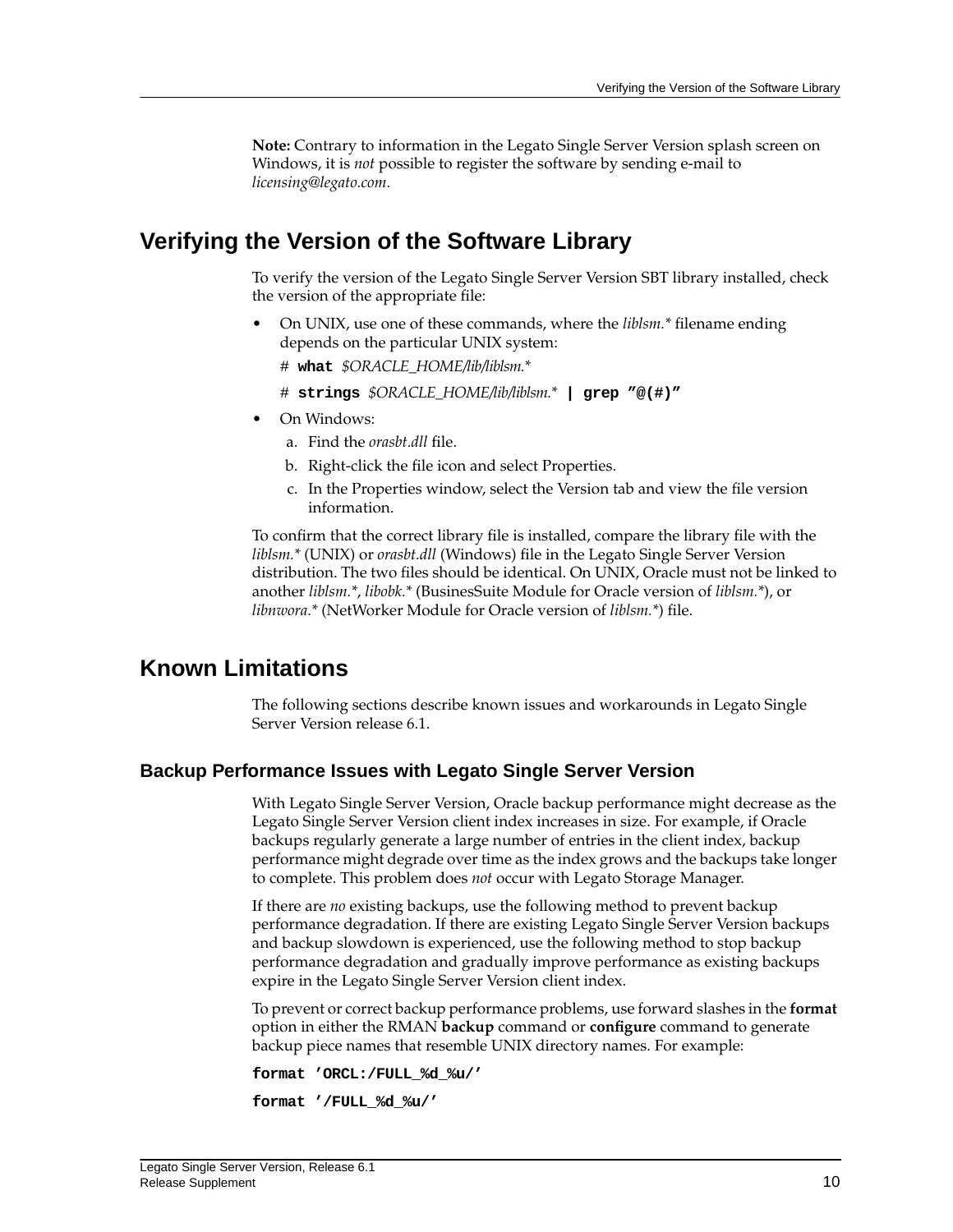

**Important:** Use forward slashes in the **format** option on both UNIX and Windows platforms. The slash at the end of the format string is *mandatory*.

### <span id="page-10-0"></span>**Increased Size of Binaries on AIX**

The Legato Single Server Version binaries for AIX installed from the Oracle9i release CD-ROM contain a certain level of debugging information. While this information is minimal, its addition causes an increase in the software size on AIX, as compared to other platforms. This size increase might have an effect on performance. There is no impact on the quality of the backup and restore functionality of the software.

To obtain a version of the Legato Single Server Version software for AIX *without* debugging information, go to the Legato web site at *http://www.legato.com/LSSV*.

### <span id="page-10-1"></span>**Problems with Specifying the Correct Server Name on Windows**

On Windows, if the correct Legato Single Server Version server name is not specified, the following procedures fail:

• Connecting to Legato Single Server Version in the Administrator program.

For example, to establish a connection in the Administrator program, the Connect To dialog box must be opened and the server name entered in the Server text box. If the correct server name is not entered, the connection fails.

• Invoking a Legato Single Server Version command in which the server name is specified.

For example, if the following **mminfo** command is invoked with an incorrect *server\_name* value, the command fails:

**mminfo -av -s** *server\_name*

The required server name is identical to the value of the Name attribute in the NSR resource, accessible through the **nsradmin** character-based interface.

To determine the server name to use:

1. Enter the **nsradmin** command at the operating system command line:

# **nsradmin**

For more information on the **nsradmin** interface, refer to the **nsradmin** man page on UNIX or the **nsradmin** entry in the *Legato Command Reference Guide*.

2. At the nsradmin> prompt, enter the **print** command to print the NSR resource attribute values. For example:

```
nsradmin> print
type: NSR
name: mars.legato.com
nsradmin> quit
```